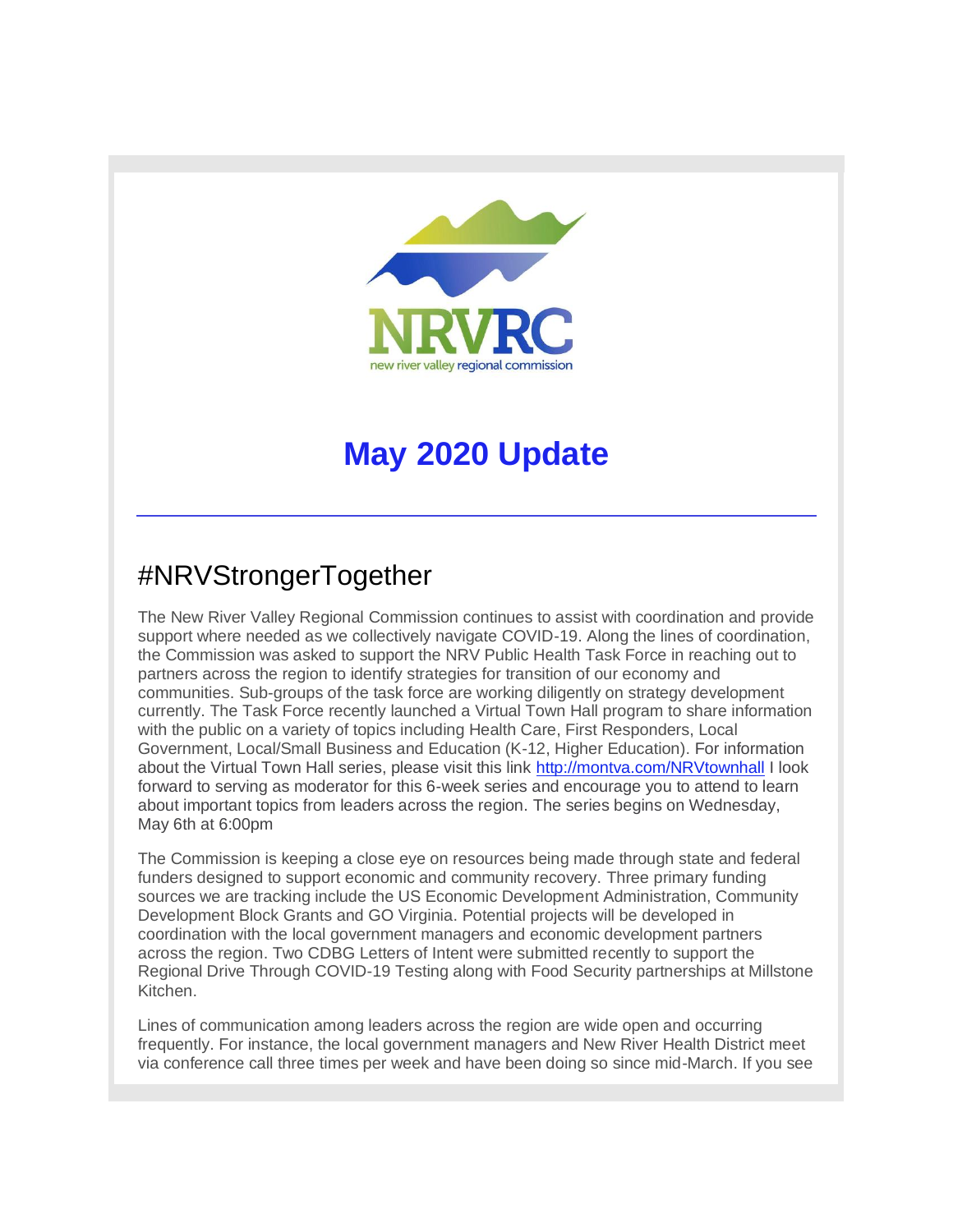an opportunity for collaboration particularly for economic/community recovery, please reach out. #NRVStrongerTogether

#### Floyd CDBG Application

In partnership with Floyd Initiative for Safe Housing (FISH), Floyd County is applying for Community Development Block Grant (CDBG) funds through the Department of Housing and Community Development. FISH, a local, grassroots housing initiative, was formed in 2017 to provide critical home repair for Floyd residents using volunteer labor and donated materials. Their efforts help Floyd County lay the groundwork for a \$1,000,000 county-wide housing rehabilitation grant, to be submitted at the end of April. CDBG funding is now available for scatter-site projects, which best suits the rural nature of Floyd. The County's application is slated to serve 15 low-tomoderate income households with the opportunity to reapply for future rounds of funding.

For further information, please contact Jennifer Wilsie [\(jwilsie@nrvrc.org\)](mailto:jwilsie@nrvrc.org), 540-639- 9313.

#### Montgomery County Land Use Development Guide

The New River Valley Regional Commission has been working with Montgomery County over the past year to create a land use development guide. Land use classifications are intended to guide development within a community, in order to achieve and maintain quality, livability, and attractiveness. All properties within Montgomery County are designated with a specific land use category. Land use designations recognize existing uses, accommodate orderly growth, protect the natural environment, and identify suitability of development. The land use development guide is being developed in conjunction with the Montgomery Matters campaign as a tool to better communicate types of future development in each of the six villages.

For further information,please contact Nicole Hersch [\(nicole@nrvrc.org\)](mailto:nicole@nrvrc.org), 540-639-9313.

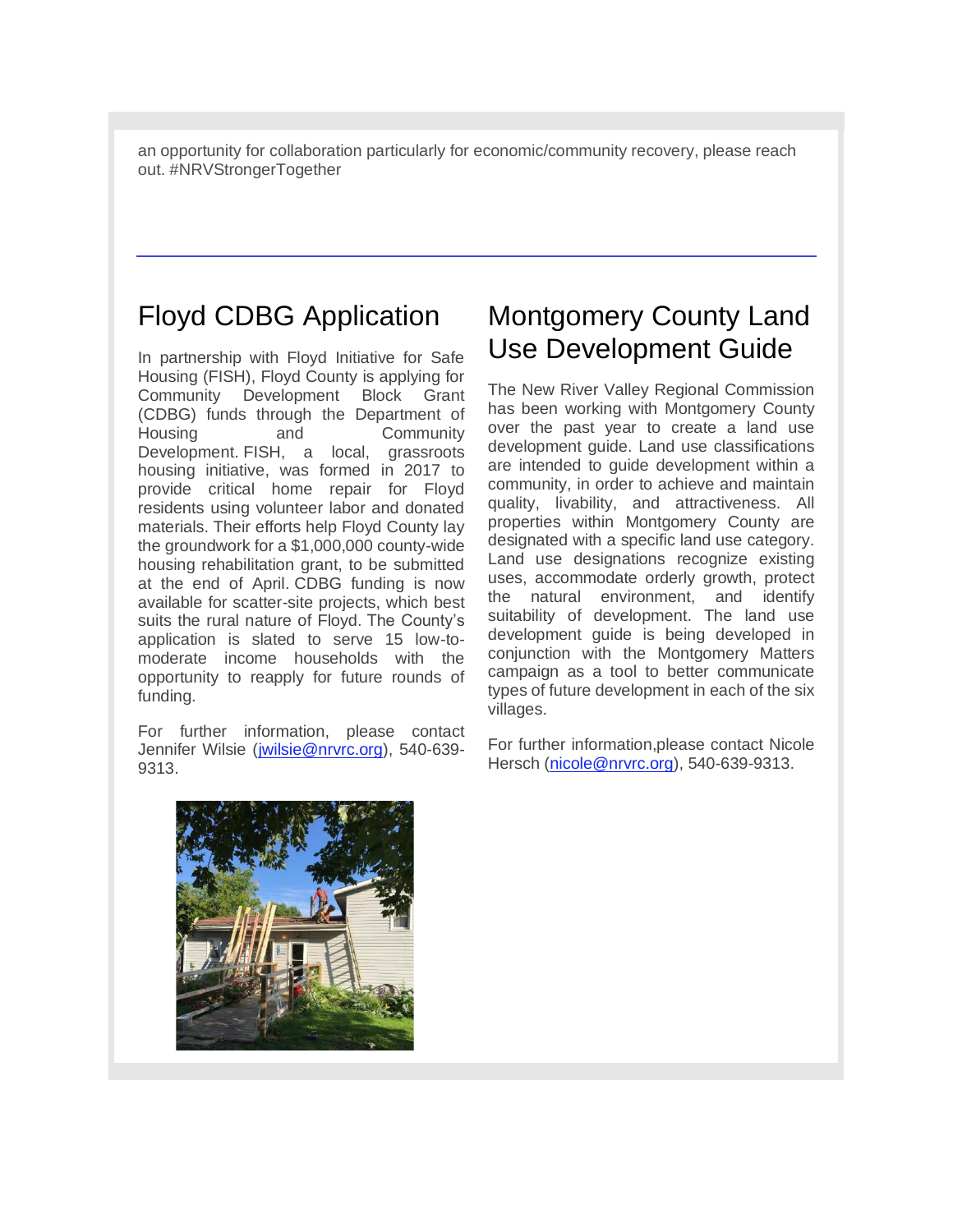

#### **#TRASHTAGNRV**



## #TrashTagNRV

The New River Valley Regional Commission, in partnership with the New River Watershed Roundtable, recently launched the #TrashTagNRV campaign. Regional watershed clean-ups were cancelled in response to the social isolation requirements



## Still Have Questions About Successful Teleworking?

All across the region many businesses and organizations are implementing telework as a strategy to ensure safety to the community and their employees. We are happy to see so many people making a concerted effort to keep their employees safe and still be productive during this public health crisis. Whether you've already implemented an emergency telework program or not, we're here to help businesses troubleshoot the challenges of a new teleworking strategy. We can offer technical assistance and connect